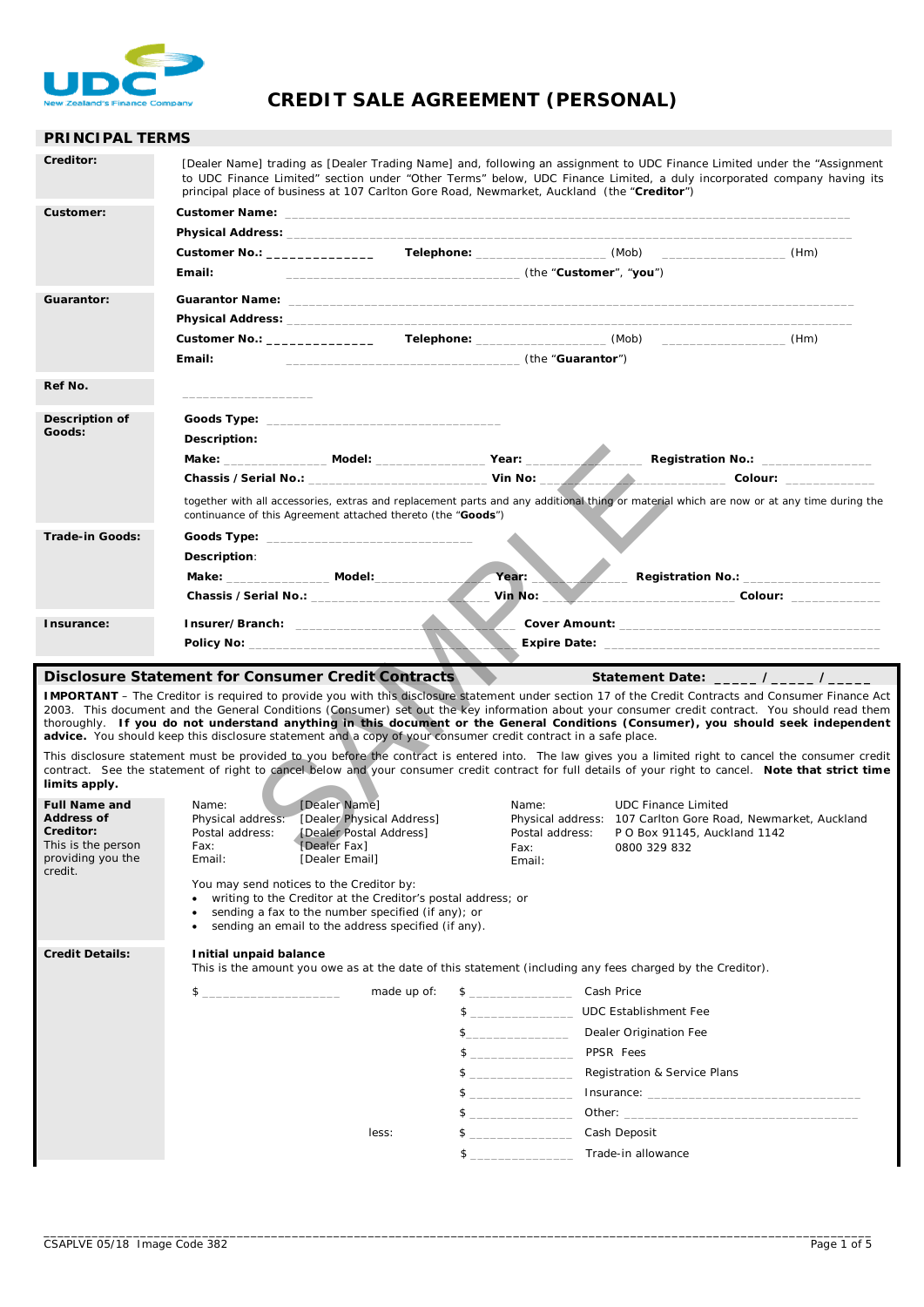| Payments:                                | <b>Timing of payments</b>                                                                                                                                                                                                                                            | Number of payments: | Amount of each payment:              | Total amount of payments:                                                                                      |  |  |  |  |
|------------------------------------------|----------------------------------------------------------------------------------------------------------------------------------------------------------------------------------------------------------------------------------------------------------------------|---------------------|--------------------------------------|----------------------------------------------------------------------------------------------------------------|--|--|--|--|
| You are required to<br>make each payment | Frequency: ______                                                                                                                                                                                                                                                    |                     |                                      |                                                                                                                |  |  |  |  |
| of the amount<br>specified and by the    | (Creditor to complete)                                                                                                                                                                                                                                               |                     | \$                                   | $\sim$                                                                                                         |  |  |  |  |
| time specified.                          | First Payment: ______ /_____ /_______                                                                                                                                                                                                                                |                     |                                      |                                                                                                                |  |  |  |  |
|                                          | Last Payment: ______ /_____ /______                                                                                                                                                                                                                                  |                     |                                      |                                                                                                                |  |  |  |  |
|                                          |                                                                                                                                                                                                                                                                      |                     |                                      | These figures include the loan maintenance fee (if any) described in the Credit Fees and Charges section below |  |  |  |  |
| Interest:                                | Annual interest rate                                                                                                                                                                                                                                                 |                     |                                      |                                                                                                                |  |  |  |  |
|                                          | % per annum fixed for the whole term of the contract, being ________ months.                                                                                                                                                                                         |                     |                                      |                                                                                                                |  |  |  |  |
|                                          | Total interest charges<br>This is the total amount of the interest charges payable under the contract.                                                                                                                                                               |                     |                                      |                                                                                                                |  |  |  |  |
|                                          | $\frac{1}{2}$                                                                                                                                                                                                                                                        |                     |                                      |                                                                                                                |  |  |  |  |
|                                          | Method of charging interest                                                                                                                                                                                                                                          |                     |                                      |                                                                                                                |  |  |  |  |
|                                          | Interest charges are calculated by multiplying the unpaid balance at the end of the day by a daily interest rate. The daily<br>interest rate is calculated by dividing the annual interest rate by 365. Interest forms part of each payment detailed in the          |                     |                                      |                                                                                                                |  |  |  |  |
|                                          | "Payments" section above. Interest is charged to your account as per the payment frequency in the "Payments" section above                                                                                                                                           |                     |                                      |                                                                                                                |  |  |  |  |
|                                          | and at any time you pay the unpaid balance in full before the final payment is due.                                                                                                                                                                                  |                     |                                      |                                                                                                                |  |  |  |  |
| <b>Credit Fees and</b>                   | The following credit fee(s) and charge(s) (which are not included in the initial unpaid balance) are, or may become, payable                                                                                                                                         |                     |                                      |                                                                                                                |  |  |  |  |
| Charges:                                 | under, or in connection with, the contract. Your credit contract may allow the Creditor to vary this/these fee(s) and charge(s).<br>loan maintenance fee per ____________, in respect of each complete ___________ during the term of the contract.<br>$\frac{1}{2}$ |                     |                                      |                                                                                                                |  |  |  |  |
|                                          | The fee is payable and will be debited to your account each ____________ or, at the Creditor's discretion, at the end                                                                                                                                                |                     |                                      |                                                                                                                |  |  |  |  |
|                                          | of the contract.<br>\$<br>variation/assignment fee is payable if you request, and the Creditor agrees to, a variation or assignment of the                                                                                                                           |                     |                                      |                                                                                                                |  |  |  |  |
|                                          | contract, including any variation arising as a result of a part prepayment agreed to by the Creditor under the                                                                                                                                                       |                     |                                      |                                                                                                                |  |  |  |  |
|                                          | contract. This fee is payable at the time the Creditor gives its consent to the variation or assignment of the<br>contract.                                                                                                                                          |                     |                                      |                                                                                                                |  |  |  |  |
|                                          | statement fee, in respect of each statement provided to the Customer (or another party) at the Customer's request<br>$\frac{1}{2}$                                                                                                                                   |                     |                                      |                                                                                                                |  |  |  |  |
|                                          | over and above any statement provided to you by the Creditor.                                                                                                                                                                                                        |                     |                                      |                                                                                                                |  |  |  |  |
|                                          | Costs incurred by the Creditor in connection with taking advice on or taking any action pursuant to the contract, or otherwise<br>in connection with the contract, are payable by you on demand by the Creditor on a full indemnity basis.                           |                     |                                      |                                                                                                                |  |  |  |  |
|                                          | Administration costs and fees payable on full prepayment are disclosed under the "Full Prepayment" heading below.                                                                                                                                                    |                     |                                      |                                                                                                                |  |  |  |  |
| Continuing                               | The Creditor may be required to provide you with regular statements. The statements will give you information about your                                                                                                                                             |                     |                                      |                                                                                                                |  |  |  |  |
| Disclosure:                              | account. Statements will be provided every six months if required.                                                                                                                                                                                                   |                     |                                      |                                                                                                                |  |  |  |  |
| <b>What Could</b>                        |                                                                                                                                                                                                                                                                      |                     |                                      |                                                                                                                |  |  |  |  |
| Happen if You Fail                       | <b>Security interest</b><br>The Creditor has an interest in the property listed below to secure performance of your obligations under the contract, or the                                                                                                           |                     |                                      |                                                                                                                |  |  |  |  |
| to Meet Your                             | payment of money payable under the contract, or both. If you fail to meet your commitments under the contract,                                                                                                                                                       |                     |                                      |                                                                                                                |  |  |  |  |
|                                          |                                                                                                                                                                                                                                                                      |                     |                                      |                                                                                                                |  |  |  |  |
| Commitments:                             | including by granting a security interest over this property to another person, then to the extent of the security<br>interest, the Creditor may be entitled to repossess and sell this property. If the sale of the property does not                               |                     |                                      |                                                                                                                |  |  |  |  |
|                                          | cover the whole of your liability to the Creditor, you will remain liable for the shortfall.                                                                                                                                                                         |                     |                                      |                                                                                                                |  |  |  |  |
|                                          |                                                                                                                                                                                                                                                                      | Model:              | the control of the control of the    | Year: _____________                                                                                            |  |  |  |  |
|                                          | Registration No.: Neglistration                                                                                                                                                                                                                                      |                     | Chassis / Serial No.: ______________ |                                                                                                                |  |  |  |  |
|                                          | Vin No: J                                                                                                                                                                                                                                                            | Colour:             |                                      |                                                                                                                |  |  |  |  |
|                                          | Default Interest Charges and Default Fees<br>In the event of a default in payment and while the default continues you must pay the <i>Default Interest Charges</i> . In the event                                                                                    |                     |                                      |                                                                                                                |  |  |  |  |
|                                          | of a breach of the contract or on the enforcement of the contract, the Default Fees specified below are payable. Your credit                                                                                                                                         |                     |                                      |                                                                                                                |  |  |  |  |
|                                          | contract allows the Creditor to vary these fees and charges.                                                                                                                                                                                                         |                     |                                      |                                                                                                                |  |  |  |  |
|                                          | Default Interest Charges                                                                                                                                                                                                                                             |                     |                                      |                                                                                                                |  |  |  |  |
|                                          | Default interest is calculated at the rate of ____% per annum plus the annual interest rate referred to in the "Interest"<br>section above. If you fail to make any payment (whether interest or otherwise) on the due date, you must, upon demand by                |                     |                                      |                                                                                                                |  |  |  |  |
|                                          | the Creditor, pay the Creditor default interest on the overdue amount from the due date until the date that the Creditor<br>receives full payment of that overdue amount.                                                                                            |                     |                                      |                                                                                                                |  |  |  |  |
|                                          | Default Fees                                                                                                                                                                                                                                                         |                     |                                      |                                                                                                                |  |  |  |  |
|                                          | $\frac{1}{2}$<br>dishonour fee, in respect of each payment which is dishonoured, or for which an automatic payment fails. The fee                                                                                                                                    |                     |                                      |                                                                                                                |  |  |  |  |
|                                          | is payable and will be debited to your account at the time the relevant payment was due.<br>late payment fee, in respect of each payment which is not made on its due date and remains outstanding for seven<br>$\frac{1}{2}$                                        |                     |                                      |                                                                                                                |  |  |  |  |
|                                          | days after its due date. The fee is payable and will be debited to your account seven days after the due date for<br>payment.                                                                                                                                        |                     |                                      |                                                                                                                |  |  |  |  |
|                                          | repossession action fee, in respect of the Creditor commencing repossession of the Goods. The fee is payable and<br>$\frac{1}{2}$                                                                                                                                    |                     |                                      |                                                                                                                |  |  |  |  |
|                                          | will be debited to your account at the time such repossession is commenced.<br>post repossession fee. The fee is payable and will be debited to your account after realisation of the Goods or<br>$s_{-}$                                                            |                     |                                      |                                                                                                                |  |  |  |  |
|                                          | abandonment of realisation.                                                                                                                                                                                                                                          |                     |                                      |                                                                                                                |  |  |  |  |
|                                          | An early repayment recovery amount as described in the "Full Prepayment" section below may be payable by you on the<br>enforcement of the contract on demand by the Creditor. The method for calculating the early repayment recovery amount is                      |                     |                                      |                                                                                                                |  |  |  |  |
|                                          | further described in the General Conditions (Consumer).                                                                                                                                                                                                              |                     |                                      |                                                                                                                |  |  |  |  |
|                                          | Costs incurred by the Creditor in connection with the enforcement of, taking advice on or taking any action pursuant to the<br>contract, or otherwise in connection with the contract, are payable by you on demand by the Creditor on a full indemnity basis.       |                     |                                      |                                                                                                                |  |  |  |  |
| <b>Full Prepayment:</b>                  | If you pay the unpaid balance of your Facility in full before the final payment is due, you will also be required to pay the                                                                                                                                         |                     |                                      |                                                                                                                |  |  |  |  |
|                                          | Creditor an administration fee of \$<br>2001 plus, where applicable, an early repayment recovery amount to compensate the                                                                                                                                            |                     |                                      |                                                                                                                |  |  |  |  |
|                                          | Creditor for any loss suffered in circumstances where the wholesale interest swap rate used to calculate the interest rate of<br>your Facility is higher than the wholesale interest swap rate applying at the time of your early repayment. The method for          |                     |                                      |                                                                                                                |  |  |  |  |
|                                          | calculating the early repayment recovery amount is further described in the General Conditions (Consumer). If you are                                                                                                                                                |                     |                                      |                                                                                                                |  |  |  |  |
|                                          | thinking of repaying your Facility early, you should ask the Creditor to give you an indication of how much you could be<br>charged.                                                                                                                                 |                     |                                      |                                                                                                                |  |  |  |  |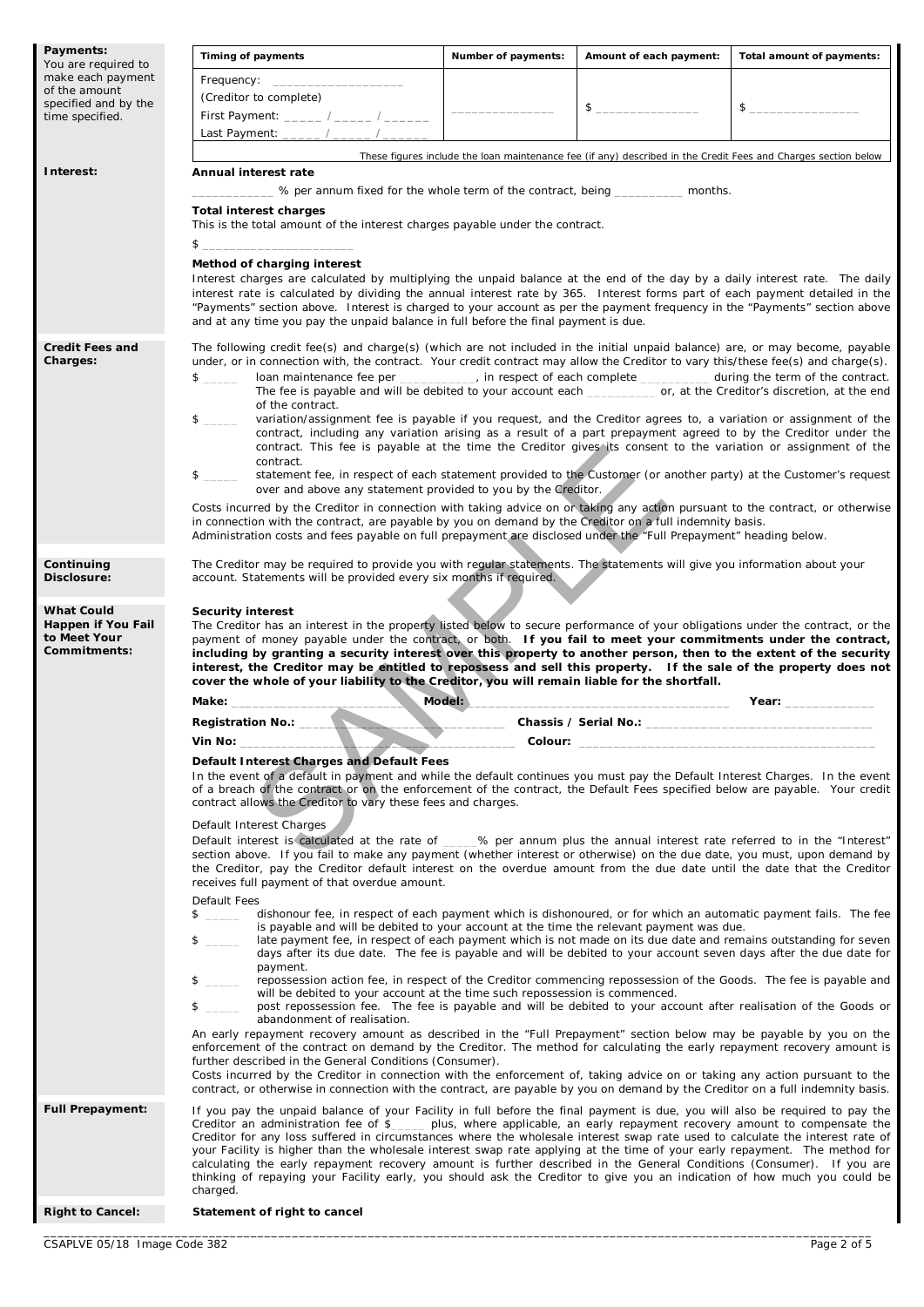The Credit Contracts and Consumer Finance Act 2003 gives you a right for a short time after the terms of this contract have been disclosed to you to cancel the contract.

## **How to cancel**

If you want to cancel this contract you must give written notice to the Creditor. You must also:

- a) return to the Creditor any advance and any other property received by you under the contract (but you cannot do this if you have taken possession of any Goods or if you bought any property at an auction or if the contract is for the sale of services that have been performed); or
- b) pay the cash price of the property or services within 15 working days of the day you give notice.

### **Time limits for cancellation**

If the disclosure documents are handed to you directly you must give notice that you intend to cancel within 5 working days after you receive the documents.

If the disclosure documents are sent to you by electronic means (for example, email) you must give notice that you intend to cancel within 7 working days after the electronic communication is sent.

If the documents are mailed to you, you must give the notice within 9 working days after they were posted. Saturdays, Sundays, and national public holidays are not counted as working days.

## **What you may have to pay if you cancel**

If you cancel the contract the Creditor can charge you:

- (a) the amount of any reasonable expenses the Creditor had to pay in connection with the contract and its cancellation (including legal fees and fees for credit reports, etc); and
- (b) interest for the period from the day you received the property or services until the day you either pay the cash price for the property or services or return the property to the Creditor.

This statement only contains a summary of your rights and obligations in connection with the right to cancel. If there is anything about your rights or obligations under the Credit Contracts and Consumer Finance Act 2003 that you do not understand, if there is a dispute about your rights, or if you think that the Creditor is being unreasonable in any way, you should seek legal advice immediately.

#### **Right to apply for relief**

**Right to Apply for Relief on Grounds of Unforeseen Hardship**

The Credit Contracts and Consumer Finance Act 2003 gives you a right to apply for a change to this Agreement in certain circumstances. These circumstances include if you are reasonably unable to meet your obligations under this Agreement because you are ill, injured, have lost employment, ended a relationship, or any other reasonable cause and you reasonably expect to be able to meet your obligations if the contract were changed in one of the following ways (without any change in annual interest rate): external interest in the case of the reasonably what the solution of the considerations in the constrained in the constrained in the constrained in the solution of each payment reductions are intrinsic to meet your obligat

- (a) the term of this Agreement was extended and the amount of each payment reduced accordingly; or
- (b) the dates on which payments are due are postponed for a specified period; or
- (c) the term of this Agreement was extended and the dates on which payments are due are postponed for a specified period. The Creditor will then consider your application and may agree to your proposed change.

Any change that you apply for must not be more extensive than is necessary to enable you to reasonably expect to be able to meet your obligations. The change must also be fair and reasonable to both you and the Creditor.

You cannot make an application for a change where:

- (a) you are in default and you:
	- (i) have been in default for 2 weeks or more after receiving a repossession warning notice under the CCCFA or a notice under section 119 of the Property Law Act 2007; or
	- (ii) have failed to make 4 or more consecutive periodic payments by or on the due dates; or
	- (iii) have been in default for 2 months or more,
	- unless you have remedied the default; or
- (b) it was reasonably foreseeable to you, at the time this Agreement was made, that you would be unlikely to be able to meet your obligations under the Agreement because of the illness, the injury, the loss of employment, the end of the relationship, or the other reasonable cause; or
- (c) you have made a previous application less than 4 months ago unless the reasons for the new application are materially different from the reasons for the previous application or the Creditor agrees to consider the application.

## **How to apply for relief**

- An application for a change must:
- (a) be in writing;
- (b) be given to the Creditor; and
- (c) specify the reasonable cause (for example, illness, injury, loss of employment, or the end of a relationship) for your inability to meet your obligations under this Agreement.

|                                                                                                                                      | mability to meet your obligations under this Agreement.                                                                                                                                                                                                                                                                                                                                                                                                                                                                                                                                                                         |
|--------------------------------------------------------------------------------------------------------------------------------------|---------------------------------------------------------------------------------------------------------------------------------------------------------------------------------------------------------------------------------------------------------------------------------------------------------------------------------------------------------------------------------------------------------------------------------------------------------------------------------------------------------------------------------------------------------------------------------------------------------------------------------|
| Registration<br>under Financial<br><b>Service Providers</b><br>(Registration and<br><b>Dispute</b><br><b>Resolution) Act</b><br>2008 | Pursuant to regulation 10 of the Financial Service Providers (Exemptions) Regulations 2010, [Dealer Name] trading as [Dealer<br>Trading Name] is not required to be registered under the Financial Service Providers (Registration and Dispute Resolution) Act<br>2008. Accordingly, [Dealer Name] trading as [Dealer Trading Name] does not have a registration number under the register of<br>financial service providers or a name under which it is registered.<br>UDC's registration number under the register of financial providers is FSP27147 and it is registered under the name "UDC<br>Finance Limited".           |
| <b>Dispute</b><br><b>Resolution</b>                                                                                                  | Pursuant to regulation 10 of the Financial Service Providers (Exemptions) Regulations 2010, [Dealer Name] trading as [Dealer<br>Trading Name] is not required to be a member of a dispute resolution scheme. Accordingly, [Dealer Name] trading as [Dealer<br>Trading Name] is not a member of such a dispute resolution scheme.<br>UDC is a member of Financial Services Complaints Limited's dispute resolution scheme. Its contact details are as follows:<br>Financial Services Complaints Limited<br>Level 4, Sybase House, 101 Lambton Quay, Wellington 6011<br>http://www.fscl.org.nz                                    |
| <b>OTHER TERMS</b>                                                                                                                   |                                                                                                                                                                                                                                                                                                                                                                                                                                                                                                                                                                                                                                 |
| Agreement:                                                                                                                           | Subject to the terms of the Transaction Documents:<br>(a) the Creditor agrees to sell and the Customer agrees to purchase, by way of conditional sale and purchase, the Goods;<br>the Creditor agrees to establish the Facility for the Customer on the date of this Agreement to fund the conditional sale<br>(b)<br>and purchase of the Goods; and<br>(c) the Customer acknowledges that any person involved in introducing the Customer to UDC Finance Limited ("UDC") for the<br>purposes of UDC establishing a Facility for the Customer is not authorised to make any representations or undertakings on<br>behalf of UDC |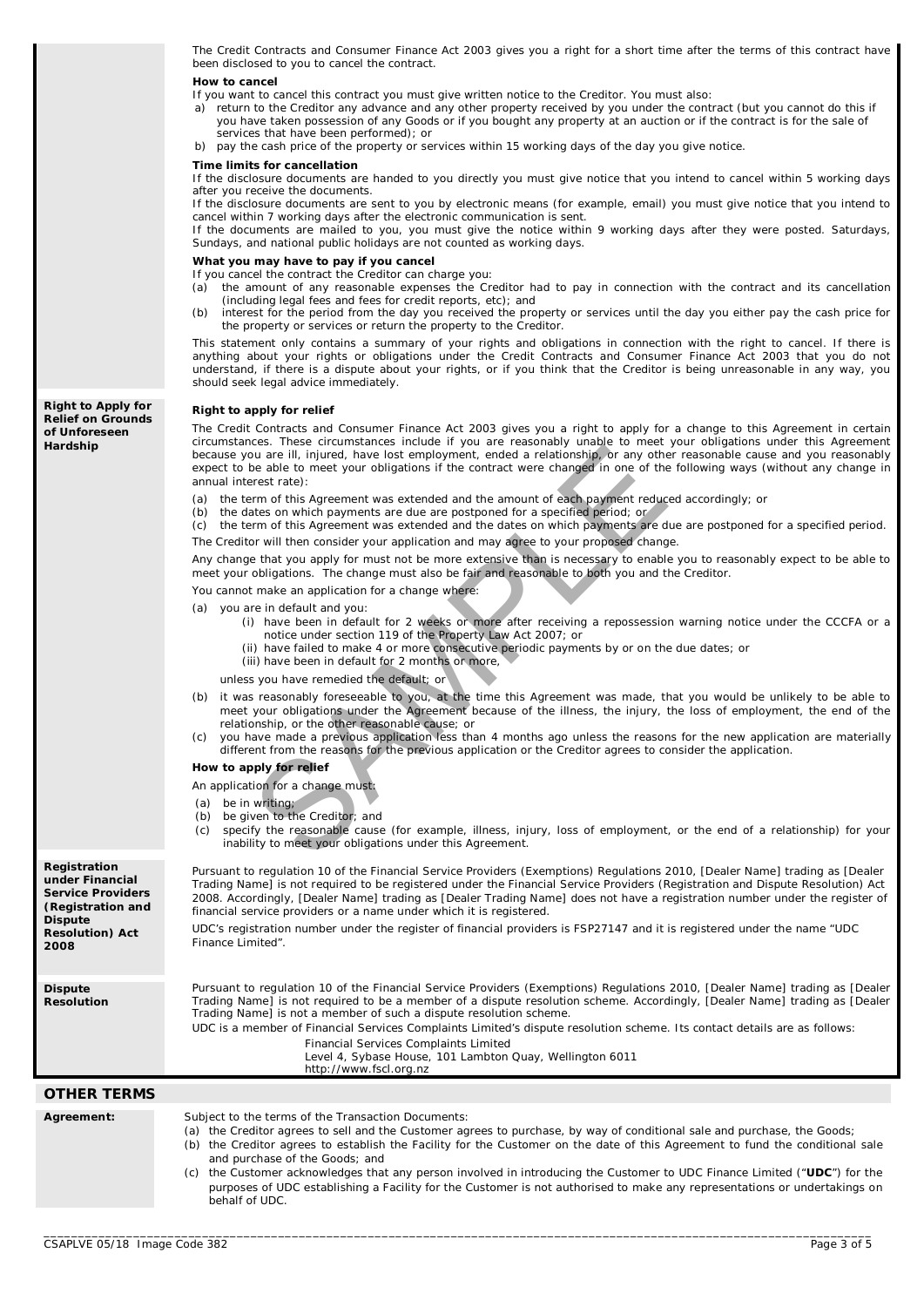| Acknowledge-<br>ment by<br>Customer as to<br><b>Fitness for</b><br>Purpose: | The Customer acknowledges that:<br>(a) it does not rely on the skill or judgement of the Creditor in regard to the fitness of the Goods for any purpose and that it<br>has not made known to the Creditor or to any employee or agent of the Creditor any particular purpose for which the<br>Goods are required;<br>(b) the Creditor does not make any representations regarding the tax and accounting treatment and consequences of this<br>Agreement for the Customer, and the Customer will need to seek its own professional advice in this respect;<br>(c) the supplier from which the Creditor has or will acquire the Goods is not and has not at any time been the agent of the<br>Creditor in relation to the Goods or this Agreement;<br>(d) any representations made by the supplier from which the Creditor has or will acquire the Goods or any other person are<br>the representations of that party alone and are not the representations of the Creditor;<br>(e) its obligations under this Agreement are not affected, altered or modified in any way by any statements or representations<br>made by the supplier from which the Creditor has or will acquire the Goods or by any other person;<br>it has not received, and/or does not rely on, any representation, condition, warranty or undertaking from the Creditor, or<br>(f)<br>from any person acting, or purporting to act, on behalf of the Creditor as to the condition, suitability, quality, fitness for<br>purpose or safety of the Goods, or as to any other matter; and<br>(q) it will look to the supplier, and not to the Creditor, for any collateral warranty the Customer may require in relation to the<br>Goods. |
|-----------------------------------------------------------------------------|--------------------------------------------------------------------------------------------------------------------------------------------------------------------------------------------------------------------------------------------------------------------------------------------------------------------------------------------------------------------------------------------------------------------------------------------------------------------------------------------------------------------------------------------------------------------------------------------------------------------------------------------------------------------------------------------------------------------------------------------------------------------------------------------------------------------------------------------------------------------------------------------------------------------------------------------------------------------------------------------------------------------------------------------------------------------------------------------------------------------------------------------------------------------------------------------------------------------------------------------------------------------------------------------------------------------------------------------------------------------------------------------------------------------------------------------------------------------------------------------------------------------------------------------------------------------------------------------------------------------------------------------------------------------------------------------------------------|
| <b>Title and Risk:</b>                                                      | Title in the Goods will not pass to the Customer until:<br>(a) all money payable by the Customer pursuant to this Agreement has been paid; and<br>(b) all the Customer's other obligations pursuant to this Agreement have been satisfied in full.<br>All risk in the Goods is to pass to the Customer on signing this Agreement. The Customer agrees to indemnify the Creditor<br>against destruction or loss of the Goods (including legal forfeiture) and from all liabilities or claims arising out of the<br>possession or use of the Goods.                                                                                                                                                                                                                                                                                                                                                                                                                                                                                                                                                                                                                                                                                                                                                                                                                                                                                                                                                                                                                                                                                                                                                            |
| Insurance:                                                                  | The Customer:<br>(a) will, at the Customer's expense, immediately effect and maintain with an insurer acceptable to the Creditor a<br>comprehensive insurance cover over the Goods for full insurable value in the name of the Creditor and the Customer for<br>their respective rights and interests with loss if any payable to the Creditor;<br>(b) will provide written evidence of such insurance to the Creditor at the time it is effected and at any other time on demand<br>by the Creditor;<br>(c) to the extent necessary, authorises the Creditor to pay to the insurer any insurance premium or cost; and<br>(d) will not change insurer without the prior written consent of the Creditor and will not do or omit to do any act that could<br>cause the insurance cover or claims under the insurance to be cancelled or refused or otherwise adversely affected.<br>Any amount payable under any insurance policy will be paid to the Creditor to be applied as the Creditor thinks fit either in<br>making good any damage to the Goods or towards payment as set out in the "Payments" section of the Principal Terms and<br>any other amounts outstanding under this Agreement, as if the amount payable under the insurance policy were a part<br>prepayment or full prepayment (as applicable) by the Customer.                                                                                                                                                                                                                                                                                                                                                                          |
| Guarantee:                                                                  | Each Guarantor (if any) guarantees, as principal debtor, the performance of the Customer's obligations under this Agreement<br>on the terms set out in the General Conditions (Consumer). This means that:<br>(a) the Guarantor will be liable as well as, or instead of, the Customer; and<br>(b) the Guarantor will be liable for the full amount of the Customer's obligations under this Agreement                                                                                                                                                                                                                                                                                                                                                                                                                                                                                                                                                                                                                                                                                                                                                                                                                                                                                                                                                                                                                                                                                                                                                                                                                                                                                                       |
| Power of<br><b>Attorney:</b>                                                | Each of the Customer and each Guarantor (if any) irrevocably appoints the Creditor, and every officer, manager and attorney<br>of the Creditor, separately, for valuable consideration to be the attorney of the Customer and each Guarantor, on the terms,<br>but only to the extent, set out in the General Conditions (Consumer).                                                                                                                                                                                                                                                                                                                                                                                                                                                                                                                                                                                                                                                                                                                                                                                                                                                                                                                                                                                                                                                                                                                                                                                                                                                                                                                                                                         |
| Verification<br>Statement<br>Waiver:                                        | The Customer waives/does not waive [Delete one. If no deletion, to be read as 'waives'] the need for the Creditor to<br>forward it a copy of any verification statement in respect of any financing statement or financing change statement registered<br>under the PPSA by the Creditor in connection with this Agreement.                                                                                                                                                                                                                                                                                                                                                                                                                                                                                                                                                                                                                                                                                                                                                                                                                                                                                                                                                                                                                                                                                                                                                                                                                                                                                                                                                                                  |
| <b>Assignment to</b><br><b>UDC Finance</b><br>Limited:                      | In consideration of an amount paid by UDC, details of which are separately recorded, the Creditor acknowledges receipt of a<br>copy of this Agreement and hereby assigns to UDC all the Creditor's rights, title and interest in the Goods, in all payments to<br>be made by the Customer pursuant to this Agreement, in all of the Creditor's other rights under this Agreement, in all<br>guarantees and collateral securities held by the Creditor in respect of this Agreement, and in this Agreement generally. This<br>assignment shall be governed by the terms of any assignment or similar agreement between the Creditor and UDC. Unless<br>otherwise agreed in writing, for the purposes of the relevant Dealer Assignment Facility Agreement or Broker Assignment<br>Facility Agreement as between UDC and the Creditor, this assignment is a Non-Recourse Assignment and is an Absolute<br>Assignment between the Creditor and UDC (in each case as defined in the relevant Dealer Assignment Facility Agreement or<br>Broker Assignment Facility Agreement).<br>You may be required to make payments direct to UDC, and to execute a direct debit authority in favour of UDC.<br>This assignment does not affect the terms of the contract that you entered into (other than terms relating to the identity of the<br>Creditor).<br>UDC's contact details, registration number and dispute resolution scheme details are set out above.                                                                                                                                                                                                                                                        |
| Interpretation:                                                             | The Creditor's General Conditions (Consumer) dated May 2018 ("General Conditions (Consumer)") are provided with this<br>Agreement and, unless the context otherwise requires, apply to this Agreement and in respect of the Facility as if they were<br>repeated in full in this Agreement, subject always to the inconsistency provisions set out in the General Conditions<br>(Consumer). The General Conditions (Consumer) contain further terms that are material to this Agreement.<br>In this Agreement:<br>(a) unless otherwise defined herein or the context otherwise requires, terms used in this Agreement that are defined in the<br>General Conditions (Consumer) have the meanings given to them in the General Conditions (Consumer); and<br>(b) "Agreement" means this Credit Sale Agreement (Personal) and includes the General Conditions (Consumer) and any<br>variation of those documents entered into by the Customer or required by the Creditor in accordance with the Transaction<br>Documents.<br>This Agreement is a Facility Agreement for the purposes of the General Conditions (Consumer).                                                                                                                                                                                                                                                                                                                                                                                                                                                                                                                                                                                    |

\_\_\_\_\_\_\_\_\_\_\_\_\_\_\_\_\_\_\_\_\_\_\_\_\_\_\_\_\_\_\_\_\_\_\_\_\_\_\_\_\_\_\_\_\_\_\_\_\_\_\_\_\_\_\_\_\_\_\_\_\_\_\_\_\_\_\_\_\_\_\_\_\_\_\_\_\_\_\_\_\_\_\_\_\_\_\_\_\_\_\_\_\_\_\_\_\_\_\_\_\_\_\_\_\_\_\_\_\_\_\_\_\_\_\_\_\_\_\_\_